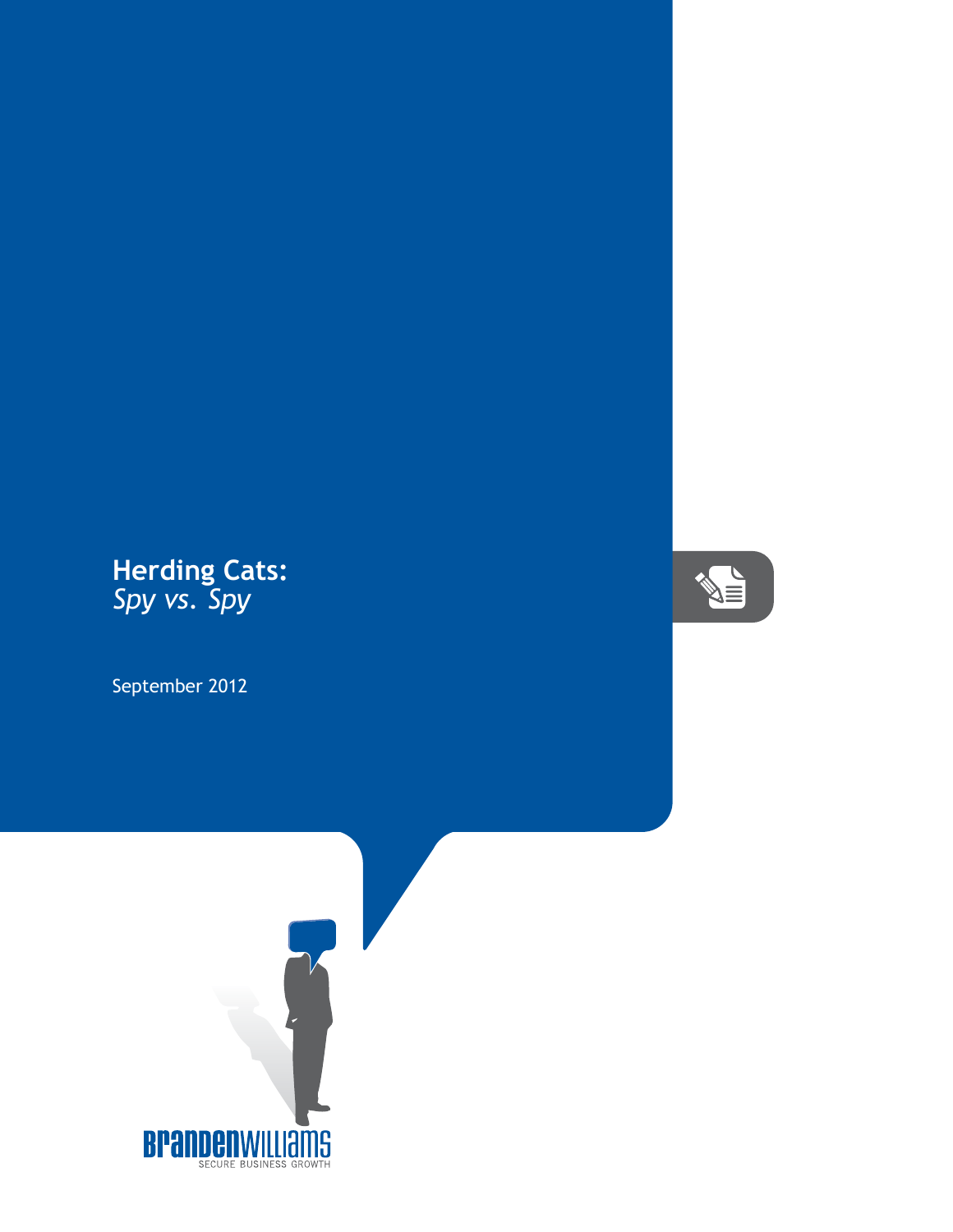The theme for this issue is the History of Infosec, and while it is a broad topic that invited tons of great articles this month, I find that it is incredibly timely as I sense a shift in the functions and behaviors of security professionals. If you all would, for a moment, indulge me a bit and hop into the Way Back Machine with me. Don't worry about the missing seat belts and cracked CRT monitors, it's totally safe.

When I got my start into information security (mid 1990s), I had already been a Unix system administrator, network administrator, and software developer. Security became something I did out of necessity. I had to protect the root account, lock down access to the console (vty or not), and ensure I didn't build buggy software. I realized very early on that carbon-based life forms are both insanely beautiful creations and catastrophically destructive meanies. Anyone who has parented a three-year old will confirm this. As grown-up three-year olds, adults enter information wrong, they flip switches and buttons that say "Do not touch," and they always blame the system for the failure (because it's never their fault). We had to use security controls to protect users from themselves and keep the systems running. Good admins knew that they had to understand and manage security in order to keep their jobs. It was just part of the routine.

Then things started to change. Information security started to become legitimate as more of our business depended on technology to function. Some companies were lucky enough to have a person whose sole job was information security! We started to see tools beyond the basic anti-virus pop up, and even leverage some of these new technologies to deliver services. The web wasn't only for ordering books and pizzas anymore!

Then compliance came along, more accurately described as a mechanism to track and enforce adherence to defined standards<sup>1</sup>. Some of this came from the collapse of Enron, Worldcom, and Tyco. While not directly related to IT, many of the processes that were now governed by Sarbanes-Oxley relied on IT systems to function. Security people started to split into two camps here: policy and compliance gals and hardcore hacker dudes. I was the latter and spent my time being a destructive, adult-sized three-year old electronically breaking things and helping companies put them back together better and stronger.

Then comes PCI DSS—something I became all too familiar with as I helped companies cope with this gnarly and over-reaching set of requirements. To date, there has been nothing quite like PCI DSS<sup>2</sup>; nothing that was so detailed, centrally maintained, and economically impacting. Successful information security folks changed their attitudes and behaviors a bit. Security people that learned how to work with the business to solve these issues became very valuable. Once the big problems were solved, these guys ended up getting folded into compliance or incident response.

Today we see security inside companies taking the form of policy makers, compliance managers, and incident responders. But this doesn't totally work either. This crew of folks, while serving a purpose, spends all of their time looking behind them. Sure, new compliance initiatives will come along, but by the time most of these folks are taking any real action to addressing them, they have been public for a while. They are looking behind, and not ahead to what is happening.

Where I believe information security is going next is a focus on defense and intelligence.

## **FOOTNOTES**

- <sup>1</sup> Yes, I'm laughing as I am typing this. Many compliance initiatives are based on extremely broad *requirements that encourage debate among auditors.*
- *2 HiTRUST gets an honorable mention here.*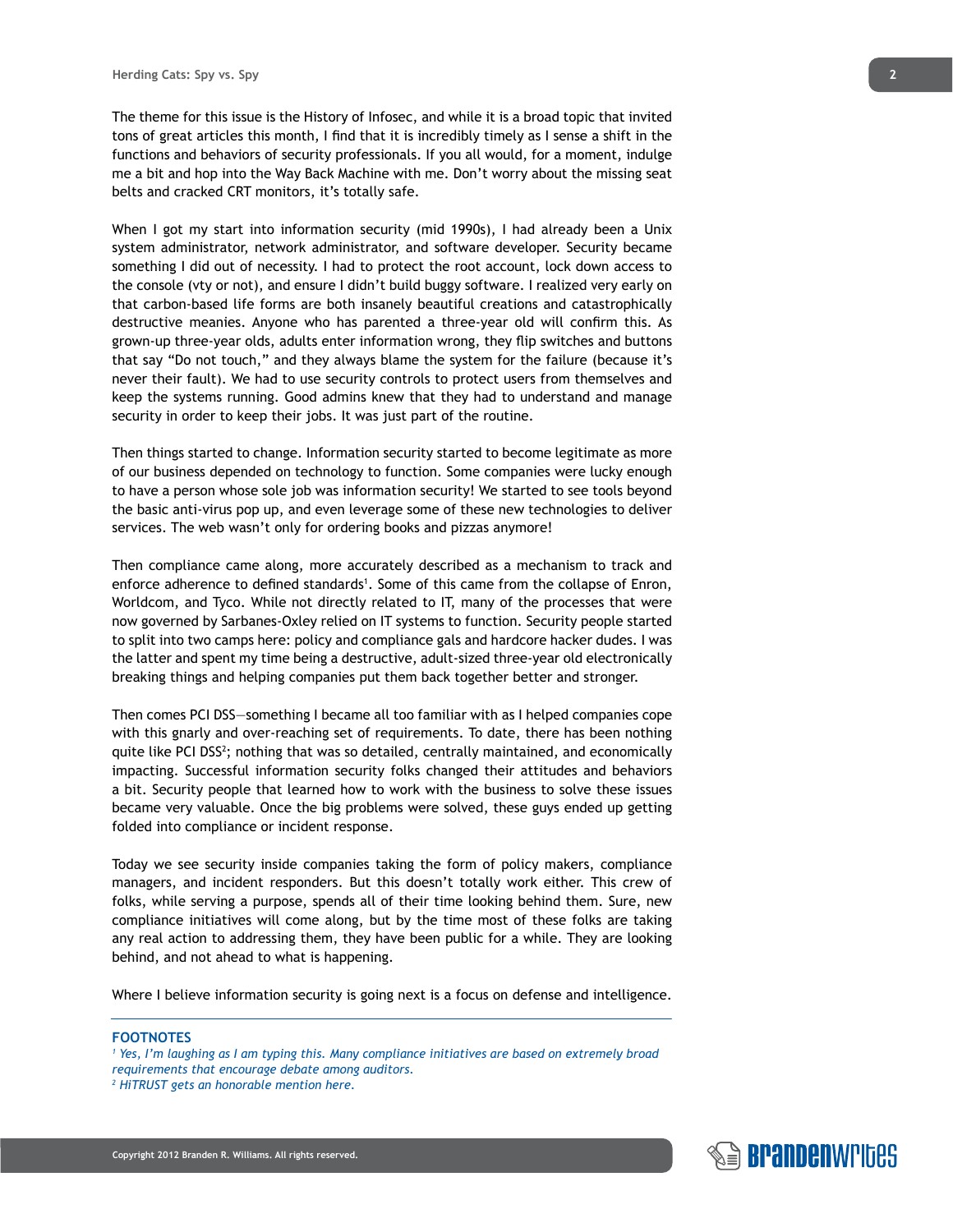Compliance and policy will be spun off into the larger governance function of the company, incident response will still remain critical but operationalized, and the really fun work will be in intelligence and defense. Security professionals will start to take an active role in looking ahead of themselves. Correlating things that happen within their control with intelligence fed into the company. They will make risk-based decisions, with the business, to adjust controls on the fly. They will actively hunt for bad guys hiding in their systems. They will look more like clandestine agents than computer geeks.

How can you not be excited about this coming shift? After all, isn't everyone's dream to be a spy?